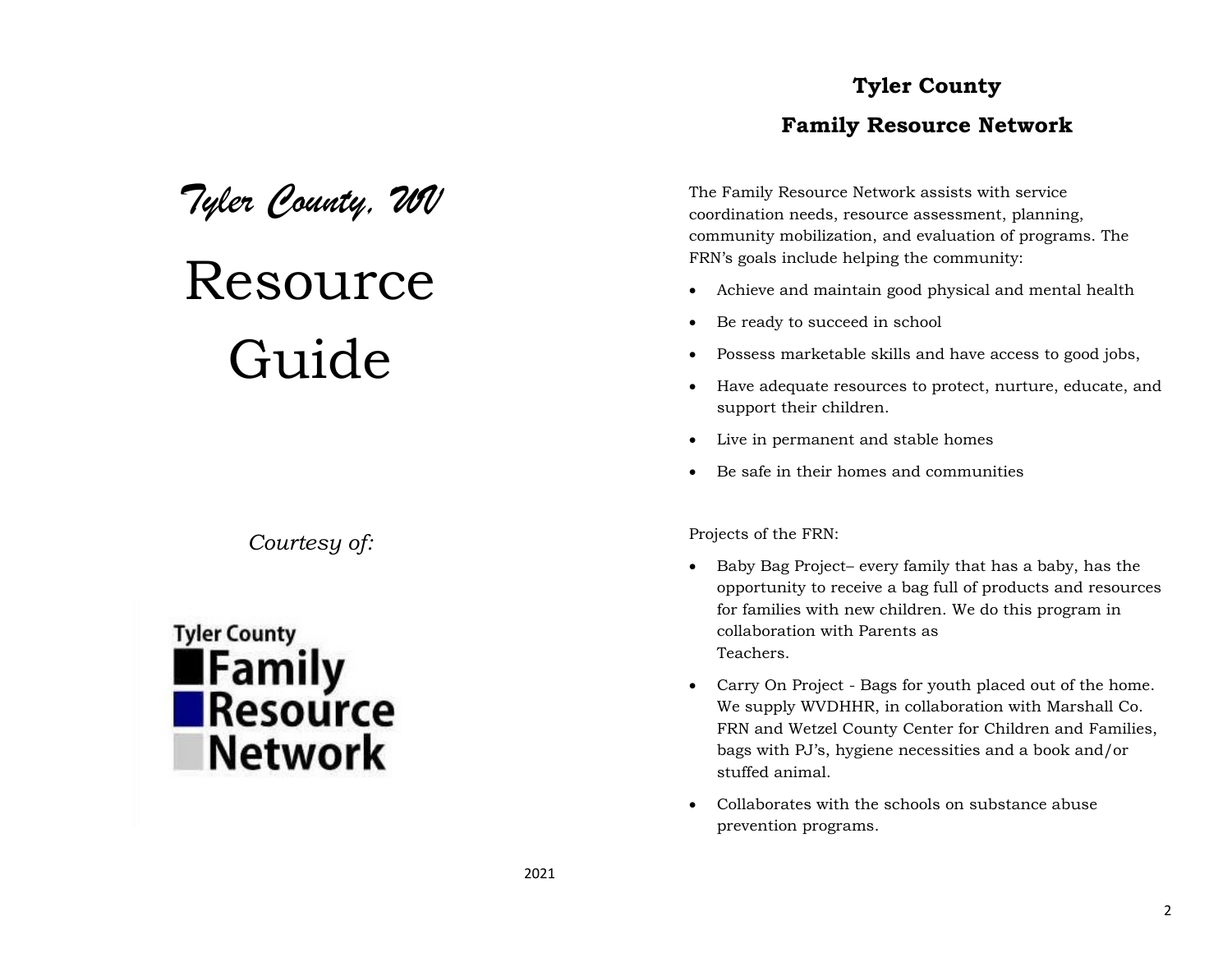- Attends a "Necessities Closet" the third Saturday of each month, located at the First United Methodist Church in Sistersville.
- Mobile Essentials Unit that houses socks, shoes and hygiene products for anyone in need.
- Essentials Closet located at TCMS/TCHS that has shoes, clothing, hygiene and school supplies for any students in need.
- Collaborates with Tyler County Schools on the "Back to School Fair"

The FRN is responsible for a Resource Guide for Tyler County.

Contact Information:

Katrina Byers, Director Tylercountyfrn1@gmail.com

Stephanie Richards, Project Coordinator Tylercountyfrn2@gmail.com

Tyler County Family Resource Network P.O. Box 187

Middlebourne, WV 26149

## **Table of Contents**

|                          | 6              |
|--------------------------|----------------|
| Government Offices       | $\overline{9}$ |
|                          |                |
|                          |                |
| Libraries 19             |                |
|                          |                |
| Victim/Legal Services 21 |                |
|                          |                |
|                          |                |
|                          |                |
|                          |                |
|                          |                |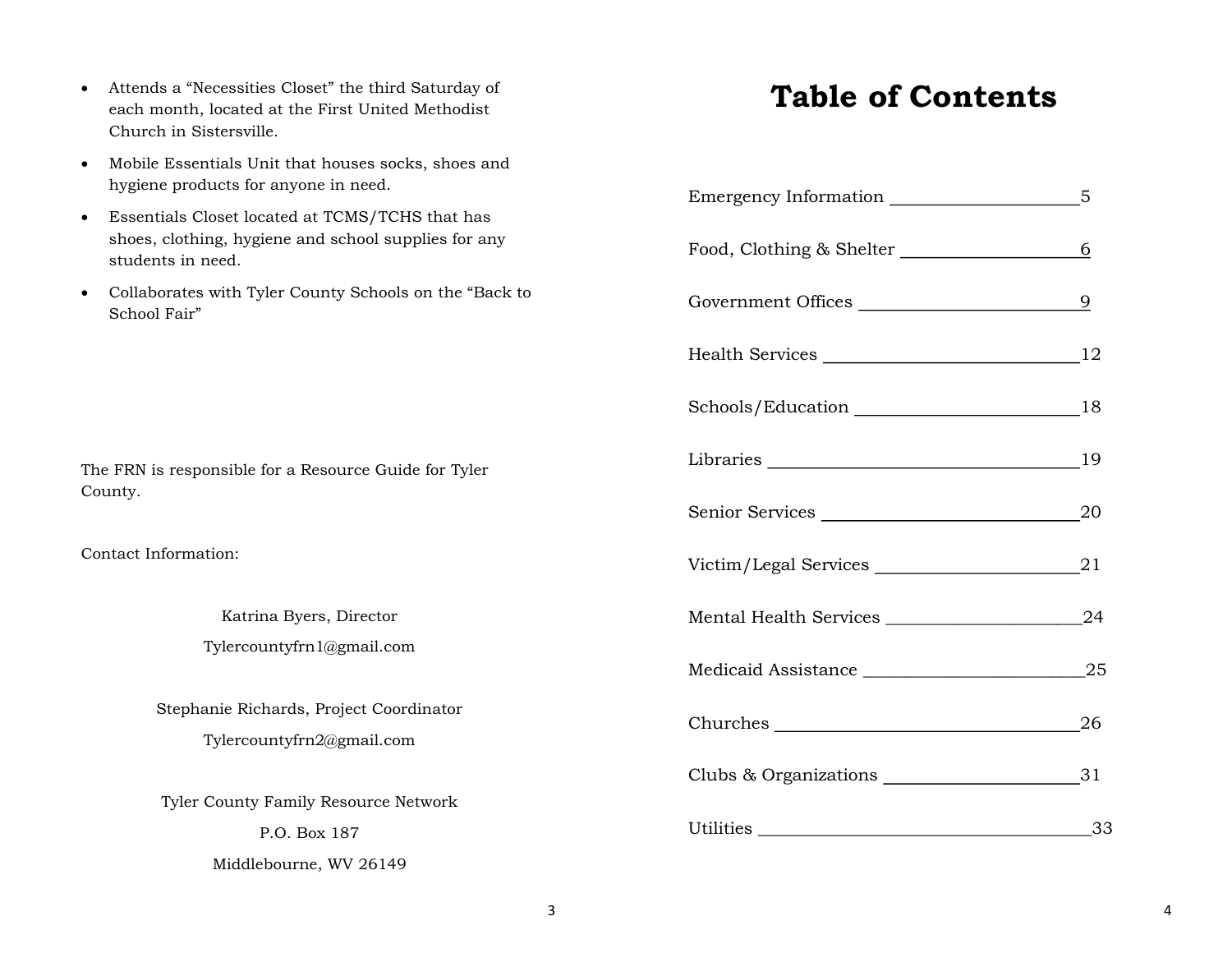

## **304-758-2911 Ambulance, Law Enforcement, Fire**

| 304-455-0913   | WV State Police, Paden City  |
|----------------|------------------------------|
| 304-758-4275   | Tyler Co. Dispatch           |
| 1-800-233-3473 | WV Arson Hotline             |
| 1-800-642-3074 | WV Emergency Spill           |
| 1-800-794-2335 | Domestic Violence Hotline    |
| 1-800-4-ACHILD | Child Abuse Hotline          |
| 1-800-222-1222 | WV Poison Control Ctr.       |
| 1-800-424-8802 | National Spill Response Ctr. |
| 1-800-273-TALK | Suicide Prevention Lifeline  |
| 1-800-784-2433 | Suicide Crisis Hotline       |
| 304-758-4229   | <b>Tyler County Sheriff</b>  |
| 304-652-1570   | Sistersville Police Dept.    |
| 304-337-2281   | Paden City Police Dept.      |

## **Local Emergency Agencies**

| Alma:         | Ambulance | 304-758-2455 |
|---------------|-----------|--------------|
|               | Fire      | 304-758-4066 |
| Middlebourne: | Ambulance | 304-758-2911 |
|               | Fire      | 304-758-4344 |
| Sistersville: | Ambulance | 304-652-2830 |
|               | Fire      | 304-652-7131 |
| Paden City:   | Fire      | 304-337-2281 |
| Shirley:      | Fire      | 304-458-2391 |

## **Office of Emergency Management**

Tom Cooper, Director 304-758-5155 PO Box 238, Middlebourne WV 26149



## **Adams House Ministries 304-758-0236**

Middlebourne UM Church Friendship Center 308 East Street Middlebourne, WV 26149 Sue Pelikan, Director

Open Monday, Tuesday & Thursday 9am-1pm

*Emergency assistance for rent/mortgage payments, utilities & prescriptions. Food and food vouchers for milk, bread, eggs & butter distributed monthly to qualified families.* 

## **Northern Panhandle Gabriel Project**

Diapers, infant formula, baby food

Community Resources representative available on Monday & Thursday

## **American Red Cross 304-232-0711**

http://www.redcross.org

## **Appalachian Outreach, Inc. 304-845-2762**

*Storehouse that provides home improvement products at low cost.*

http://www.appalachianoutreaching.org

## **Catholic Charities 304-455-9740**

http://catholiccharitieswv.org

Childcare Resource Center 304-455-0920 Katie Snider Ext. 226

Kathryn.L.snider@wv.gov

Food, Clothing, Shelter

Clothing,

**boo** 

Shelte

*Financial assistance with childcare for low-income families*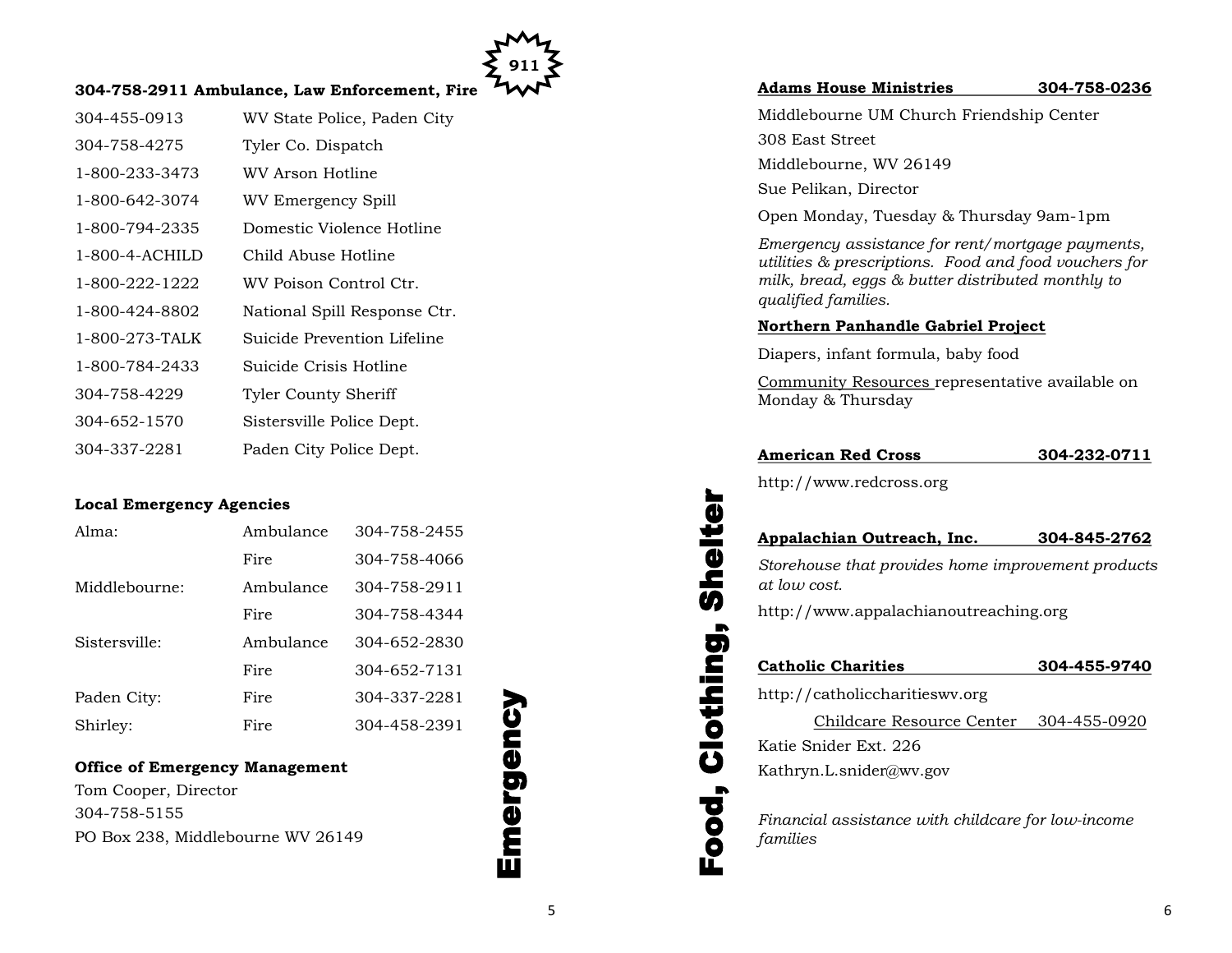## **Community Resources, Inc. 304-758-0696**

Monday & Thursday Middlebourne UM Church Friendship Center

*Offers the following services: Crisis Intervention, Employment Education, Weatherization Assistance, LIEAP (Low-income Energy Assistance Program), Home repair, VITA (Volunteer Income Tax Assistance), EFSP (Emergency Food & Shelter Program), Financial Independence, Utility Assistance and Case Management.*

## **Salvation Army 304-845-0510**

Charles adams@uss.salvationarmy.org

## **Sistersville Ministerial Assoc. 304-652-2443**

c/o First Baptist Church 506 Wells Street Sistersville, WV 26175

*Food pantry, 9am-noon every Wednesday Bill Assistance* 304-652-2634

## **WV Food Link**

http://foodlink.wvu.edu

*Our work is motivated by a vision that all people must have access to safe, nutritious and culturally appropriate food in sufficient quantity to sustain a healthy life with human dignity.*

7Food, Clothing, Shelter Ō Je<br>She Clothing,  $\overline{\textbf{a}}$ 

## **Tabitha's Closet 304-652-7891**

Judy Cooper

*A Clothing ministry of Sistersville First United Methodist Church. Open Wednesdays 10am-noon.* 

*No income verification required.*

## **Faith Hands 304-652-2794**

Located at Sistersville First United Methodist Church

Open the 3rd Saturday of each month, 10AM-Noon

*Provides necessities to help the community members overcome hardship in their time of need.* 

*Also provides a free community breakfast.* 

## **Little Free Pantry**

Food, Clothing, Shelter

Food,

Clothing, Shelte

*Located by the Stealey Green Center in Middlebourne. Free items are placed or donated into the cabinet for anyone to take.*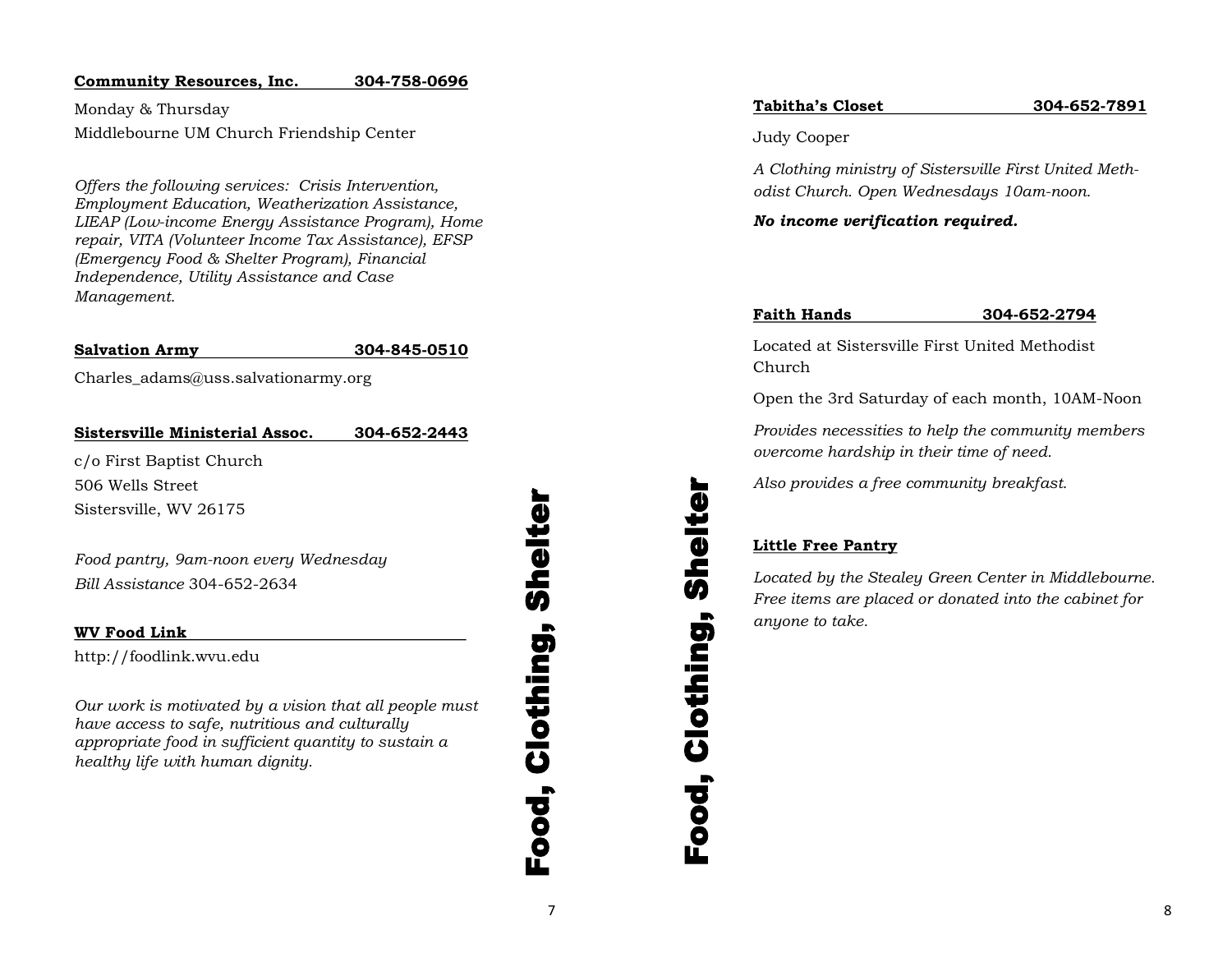## **Tyler County Government Offices**

| Assessor                    | 304-758-2102 Ext. 1 |
|-----------------------------|---------------------|
| Circuit Court Clerk         | 304-758-2102 Ext. 2 |
| County Clerk                | 304-758-2102 Ext. 3 |
| Tax Office                  | 304-758-2102 Ext. 6 |
| County Commission           | 304-758-2102        |
| Magistrate's Office         | 304-758-2102 Ext. 4 |
| <b>Prosecuting Attorney</b> | 304-758-2860        |
| Sheriff's Office            | 304-758-2102 Ext. 5 |

## **Friendly, Municipal Offices**

Friendly PSD 304-652-1411

## **Middlebourne Municipal Offices**

Mayor's Office 304-758-4771

## **Sistersville Municipal Offices**

Mayor's Office 304-652-6361

## **Dept. of Health & Human Resources (DHHR)**

210 Main Street

Middlebourne 304-758-2127

1236 North State Rt. 2 New Martinsville 304-455-0920

*Supplemental Nutrition Assistance Program (SNAP) Temporary Assistance to Needy Families (TANF), Low Income Energy Assistance Program, CHIP*

## Government Offices ŋ **Office** Government

## **Dept. of Health & Human Resources (DHHR)**

| WV Birth to Three       | 304-455-0920 |
|-------------------------|--------------|
| Melinda Graham ext. 251 |              |

*A statewide resource designed to meet the developmental needs of infants & toddlers ages birth to 3 with special needs.* 

## **Workforce WV Career Center**

257 North State Rt. 2 304-455-6184

New Martinsville, WV 26155

*Employment and training services, counseling, occupational testing, certifications of eligibility for federal training and job programs.*

| WV Veterans Affairs |           | 304-232-0587 |
|---------------------|-----------|--------------|
| 10F0 F111           | <b>DI</b> |              |

1058 Bethlehem Blvd

Government Offices

overnment Offi

凸

**990** 

Wheeling, WV 26003

*Assist veterans and spouses with claims, pensions and compensation*

| WV Governor's Office       | 304-558-2000   |
|----------------------------|----------------|
| WV House of Delegates      | 304-340-3200   |
| WV Senate                  | 304-357-7800   |
| WV Dept. of Highways       |                |
| Middlebourne               | 304-758-2001   |
| Sistersville               | 304-652-5821   |
| WV Dept. of Motor Vehicles | 1-800-642-9066 |
|                            |                |

**Social Security Admin. 1-800-772-1213** 963 Market Street Parkersburg, WV 26101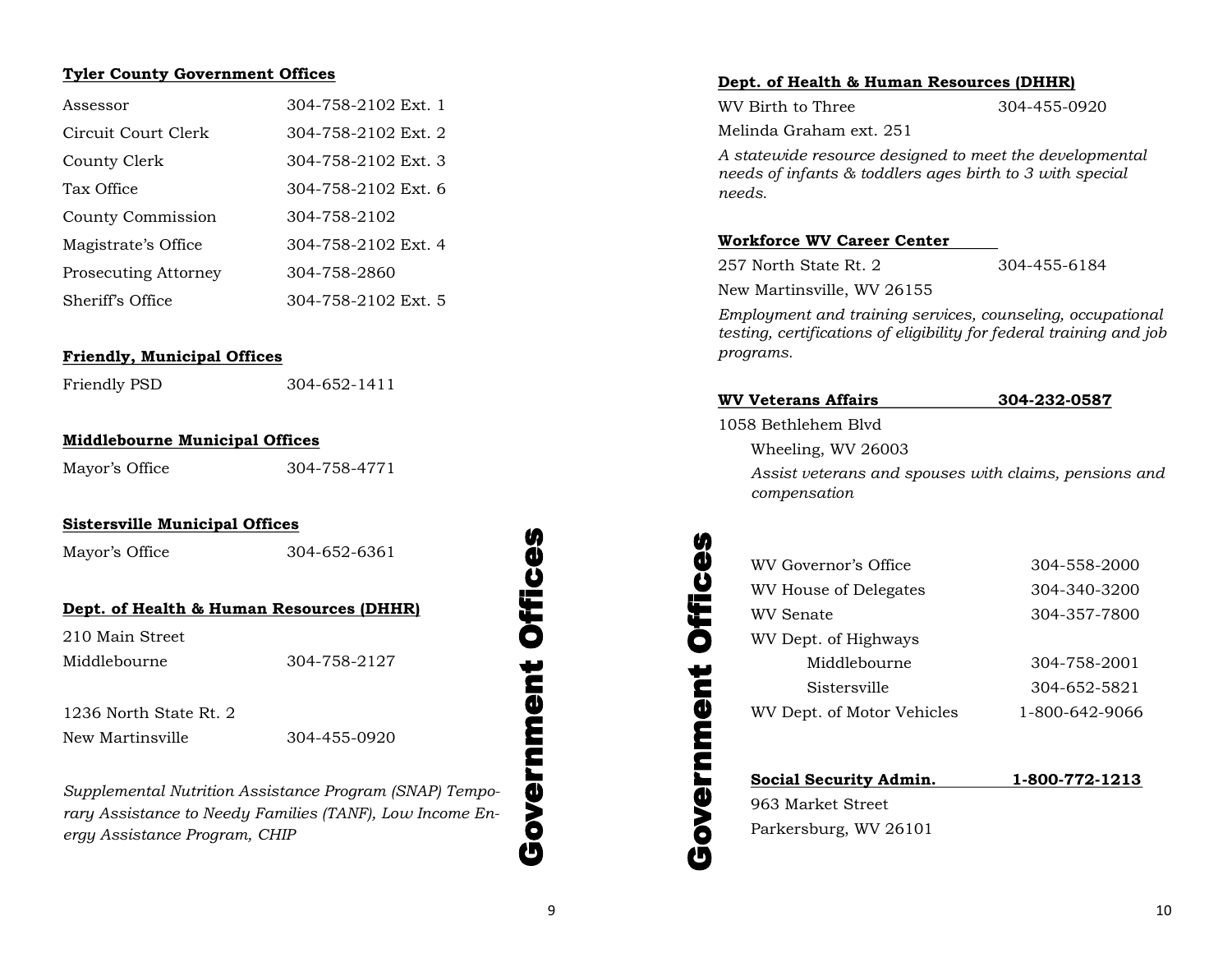## **Jobs & Hope West Virginia**

Sara Wood 304-962-7355

sara.wood@wvesc.org

Transition Agent serving Marshall, Wetzel and Tyler Counties.

*Jobs and Hope WV is a statewide career development program that was introduced by Governor Justice and the WV Legislature in 2019 to address the substance use crisis in our state. We are represented in all 55 counties, with 21 Transition Agents across the state. The goal of our program is to help eliminate barriers that often affect individuals with their employment and educational/training opportunities. Jobs & Hope WV's target population is those in recovery from substance use, however, the program is open to any individual that has a barrier to gainful employment.*

## **USDA Rural Development 304-242-0576**

McMechen Service Center

1 Ball Park Drive

McMechen, WV 26040

*Low interest home repair and home purchase loans, grants for qualified, low-income and elderly residents of Tyler County*

## **WVU-Extension Service 304-758- 2101**

Julia Bolin, Visiting Instructor

- 4-H & Youth Development
- Agriculture & Natural Resources
- Family & Community Development

Government Offices **Offices** Government

## Government Offices ffices D Government

Health Services

Ú)

ealth

**ikas** 

ŋ

## **U.S. Postal Service Local Offices**

| Alma         | 304-758-4210 |
|--------------|--------------|
| Alvy         | 304-889-3242 |
| Friendly     | 304-652-8506 |
| Middlebourne | 304-758-4021 |
| Paden City   | 304-337-8761 |
| Shirley      | 304-758-4037 |
| Sistersville | 304-652-5111 |

## **WV Family Planning Program**

304-558-5388 or toll free 800-642-8522 www.wvdhhr.org/fp

*Helping West Virginians plan their families for 50 years!*

## *Adolescent Pregnancy Prevention Initiative*

Providing Community Outreach, Education and Connections to Family Planning Services 800-642-8522

## **Bettye's Blessings 304-652-2634**

*We loan in-home healthcare equipment such as wheelchairs, walkers, potty-chairs and shower-chairs and give usable products as they are available.*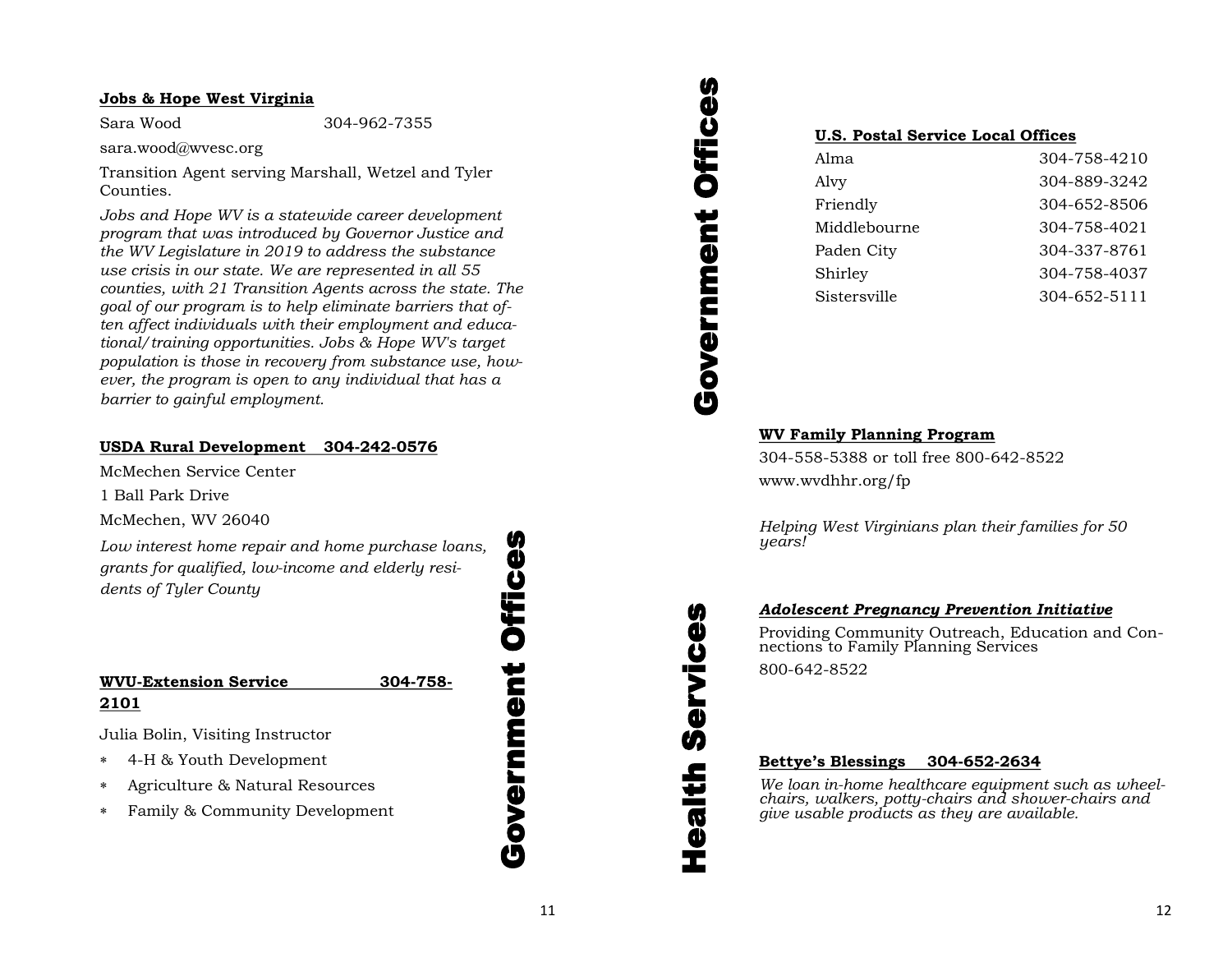## **Wetzel Tyler Health Dept. 304-337-2001**

425 South 4th Avenue Paden City, WV 26159

*Family planning, blood pressure checks, health services, immunizations, inspections for water & septic systems, radon testing*

## WV Breast & Cervical Cancer Program

*Mammograms, breast exams, pap tests, & pelvic exams for income eligible women*

## **WIC Nutrition Program 304-337-2011**

430 South 2nd Avenue Paden City, WV 26159

*Supplemental foods and nutrition information for eligible pregnant, breast-feeding and post-partum women and children ages 0-5.*

## **Wheeling Health Right 304-233-9323**

61 29th Street

Wheeling, WV 26003

*Free healthcare to low income, uninsured patients. Assistance with pharmaceuticals & prevention services.*

## Health Services Services dealth

## **Coordinating Council**

**for Independent Living 304-843-2306** 87 Swierkos Drive Moundsville, WV 26041

**Wellspring Family Services 304-455-3035**

761 3rd Street New Martinsville, WV 26155

*Outpatient counseling, trauma-focused treatment & behavior management services. Accepts most private insurance & WV Medicaid.*

**Does not accept Medicare!**

## **Westbrook Health Services 304-684-2656**

210 Second St.

St. Marys, WV 26170

*Mental health services, developmental disabilities, substance abuse, individual, group and family counseling, case management, crisis service for adults and adolescents.*

**CRISIS HOTLINE 1-800-579-5844**

## **REM Community Options 304-337-9230**

533 South 4th Ave Paden City, WV 26159

Health Services

dealth

**Services** 

*Residential & day habitation; supportive employment for persons with intellectual or developmental disabilities*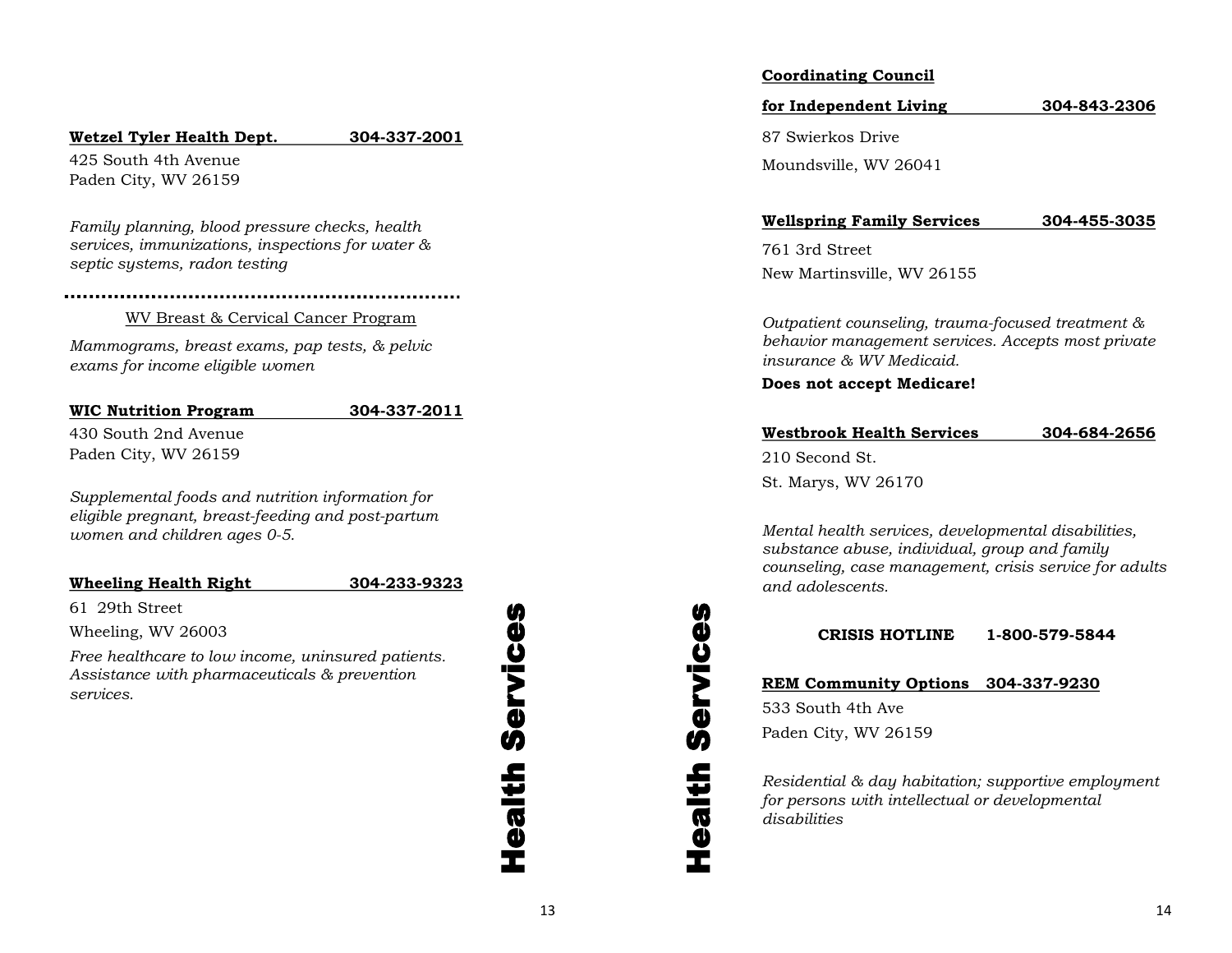## **Alcoholics Anonymous 1-800-333-5051**

https://www.aawv.org

Meetings in Bens Run, Sistersville & Middlebourne

## **Northwood Health Systems 304-455-3622**

307 Main Street

New Martinsville, WV 26155

*Substance abuse treatment & prevention programs; psychiatric & psychological services and testing; case management, out-patient therapy and assessment; developmental disability services*

| <b>Wheeling Vet Center</b> | 304-232-0587 |
|----------------------------|--------------|
| 1058 E. Bethlehem Rd       |              |
| Wheeling, WV 26003         |              |

| Genesis Eldercare Network | 304-652-1032 |
|---------------------------|--------------|
| 201 Wood Street           |              |
| Sistersville, WV 26175    |              |

| <b>Wetzel County Homecare</b>     | 304-455-5515 |
|-----------------------------------|--------------|
| 249 Clark Street                  |              |
| New Martinsville, WV 26155        |              |
|                                   |              |
| <b>Assisted Living Facilities</b> |              |
| Viola Judge, Middlebourne         | 304-758-4397 |
| Rada Weekley, Badger Run          | 304-652-1422 |
| Phyllis Ritchie, Sistersville     | 304-652-2531 |
|                                   |              |

## Health Services **Health Services**

| Sistersville General Hospital |  | 304-652-2611 |
|-------------------------------|--|--------------|
|                               |  |              |

314 South Wells Street Sistersville, WV 26175 https://www.sistersvillehospital.com

| Sistersville General Medical Center |              |
|-------------------------------------|--------------|
| Middlebourne                        | 304-758-5000 |

| Sistersville General Express Care |              |
|-----------------------------------|--------------|
| St. Mary's                        | 681-612-3501 |

| General/Family Practice Physicians |              |
|------------------------------------|--------------|
| Rogelio Bantug, M.D.               | 304-447-2030 |
| Alisha Placer, APRN, NP-C          | 304-447-2488 |
| Jared Rehl, PA-C                   | 304-447-2030 |
| Jason Snider, PA-C                 | 304-447-2038 |

| Audiology         |              |
|-------------------|--------------|
| Linda Davison, MA | 304-447-2454 |

| Cardiology          |              |
|---------------------|--------------|
| Jack Casas, M.D.    | 304-447-2454 |
|                     |              |
| Ophthalmology       |              |
| Joseph Cooper, M.D. | 304-652-2459 |
|                     |              |
| Orthopedics         |              |
| Steven Miller, M.D. | 304-447-2454 |

*(continued page 18)*

Health Services

**Health Services**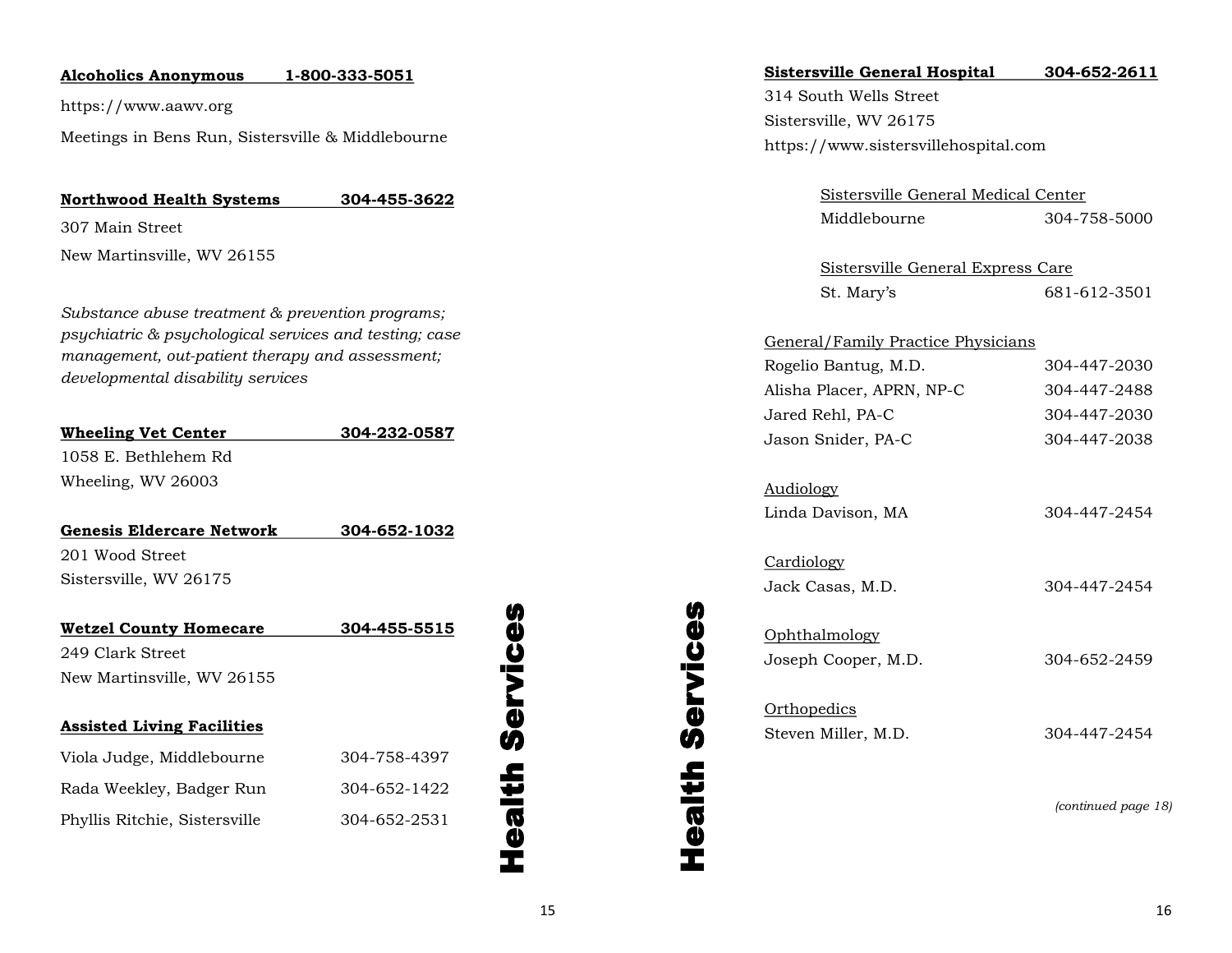| <b>Sistersville General Hospital</b>                                            | 304-652-2611             | Tyler County Board of Education 304-758-2145 |              |
|---------------------------------------------------------------------------------|--------------------------|----------------------------------------------|--------------|
| Pain Management                                                                 |                          | 114 A Dodd Street                            |              |
| Denzil Hawkinberry, M.D.                                                        | 304-447-2454             | PO Box 25                                    |              |
|                                                                                 |                          | Middlebourne, WV 26149                       |              |
| Podiatrist                                                                      |                          | Mr. A. Shane Highley, Superintendent         |              |
| Dung Son Le, DPM                                                                | 304-447-2454             |                                              |              |
|                                                                                 |                          | <b>Tyler County Preschool</b>                |              |
| Pulmonology                                                                     |                          | Melinda Walton                               | 304-758-2145 |
| Salam Rajjoub, M.D.                                                             | 304-447-2454             |                                              |              |
|                                                                                 |                          | A.I. Boreman Elementary School 304-758-2152  |              |
| Journey Hospice                                                                 | 304-447-2464             | 51 Boreman School Road                       |              |
| Home health for the terminally ill provided by Sistersville<br>General Hospital |                          | Middlebourne, WV 26149                       |              |
|                                                                                 |                          | <b>Sistersville Elementary School</b>        | 304-652-2601 |
| <b>Dentists</b>                                                                 |                          | 651 Elementary School Road                   |              |
| Keith Milhoan, DDS                                                              | 304-652-1456             | Sistersville, WV 26175                       |              |
| 210 Charles Street                                                              |                          |                                              |              |
| Sistersville, WV 26175                                                          |                          | <b>Tyler Consolidated Middle/High School</b> |              |
|                                                                                 |                          | 1993 Silver Knight Drive                     | 304-758-9000 |
| <b>Optometrist</b>                                                              |                          | Sistersville, WV 26175                       |              |
| Sistersville Eye Care Center                                                    | 304-652-2459             |                                              |              |
| 624 Wells Street                                                                |                          | <b>Mid-Ohio Valley Technical Institute</b>   |              |
| Sistersville, WV 26175                                                          | ŋ                        | 2134 North Pleasants Hwy                     | 304-684-2464 |
|                                                                                 | ¢                        | Educatio<br>St. Marys, WV 26170              |              |
| <b>Pharmacies</b>                                                               | Ŭ                        |                                              |              |
| Sistersville Pharmacy                                                           | j<br>304-652-3711        | WV Northern Community College 304-455-4684   |              |
| Phillips Drug                                                                   | 304-652-6131             | 141 Main Street                              |              |
| Walmart, New Martinsville                                                       | <u>ტ</u><br>304-455-6402 | New Martinsville, WV 26155                   |              |
| Walgreens, New Martinsville                                                     | 304-455-1790             |                                              |              |
|                                                                                 | Health                   | Schools                                      |              |
|                                                                                 |                          |                                              |              |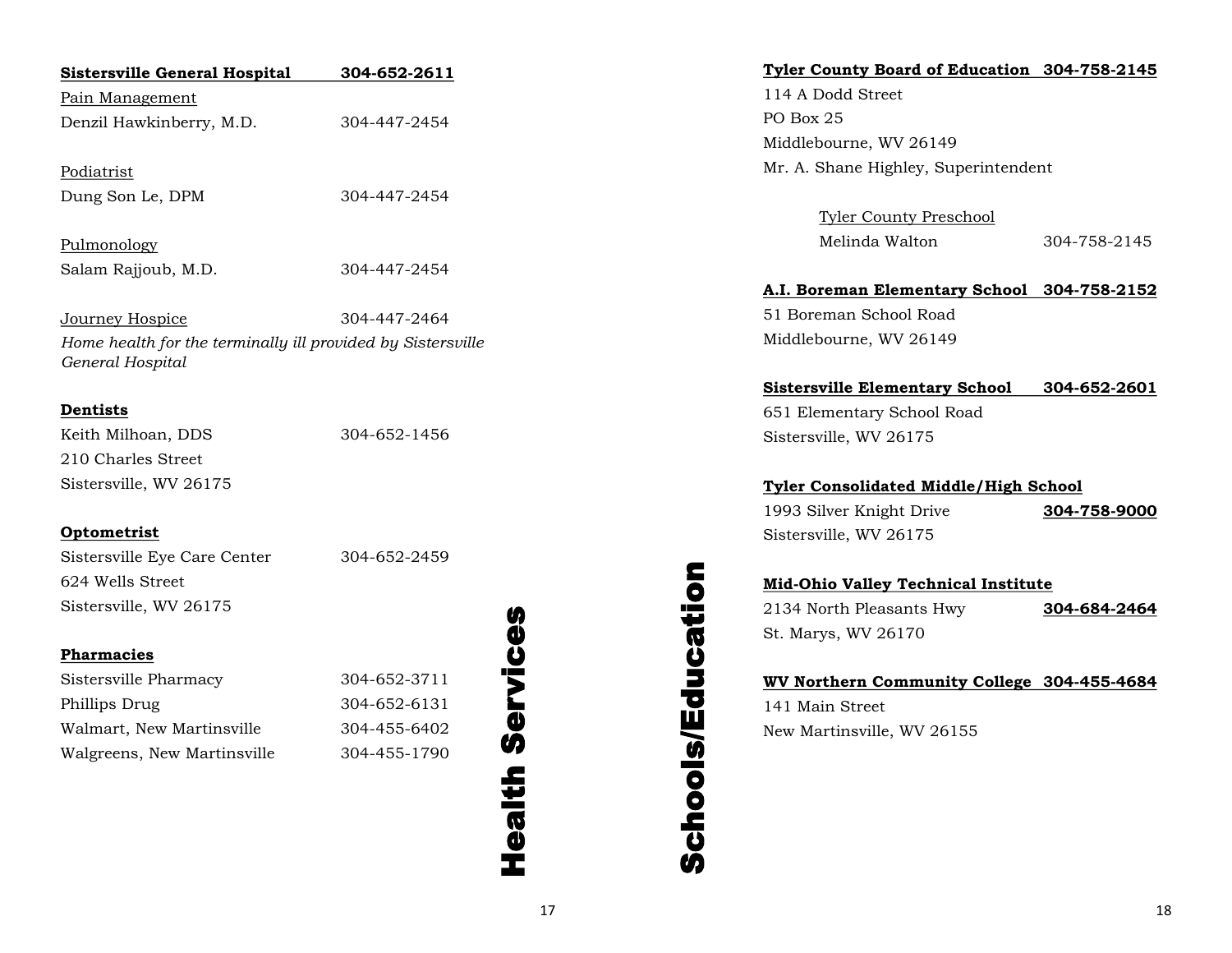## **Parents as Teachers**

Tyler/Wetzel County

Wetzel County Center for Children & Families

Marsha Croasmun

128 Main Street

New Martinsville, WV 26155

*Parents as Teachers is a Federal, research based program that helps parents understand child development and connects them with resources to make good choices for their family. This program is not income based and offers free in -home visits customized to the needs of the family.*

## **Indian Creek Christian School -758 -5014**

https://www.indiancreekchristianschool.org

## **Sistersville Public Library -652 -6701** 518 Wells Street Sistersville, WV 26175

**Tyler County Public Library 304 -758 -4304** Main & Broad Street P.O. Box 124 Middlebourne, WV 26149

| Paden City Public Library | 304-337-9333 |
|---------------------------|--------------|
| 114 S. 4th Avenue         |              |
| Paden City, WV 26159      |              |

# <u>م.</u><br>ت

Schools/Education

**Schools/Education** 

## **Council of Senior Tyler Countians, Inc.**

504 Cherry Street PO Box 68 Middlebourne, WV 26149

| Main Office               | 304-758-4919 |
|---------------------------|--------------|
| Program Coordinator       | 304-758-5154 |
| RN's Office               | 304-758-5154 |
| Wellness Center           | 304-758-4998 |
| <b>Riverfront Seniors</b> | 304-652-3364 |
| Alma Seniors              | 304-758-2498 |

- Homemaker Service
- Nutrition Program
- Low Income Energy Assistance Program
- Senior Wellness Center
- Telephone Reassurance
- Health Assessment Program
- WV Senior Health Insurance Program
- In-Home Care Programs
- Family Alzheimer's In-Home Respite

*Seniors age 60 & older are served hot, nutritionally balanced meals weekdays at noon at the Middlebourne & Sistersville sites. Home deliveries are available for homebound seniors.*

Senior Services

enior Servic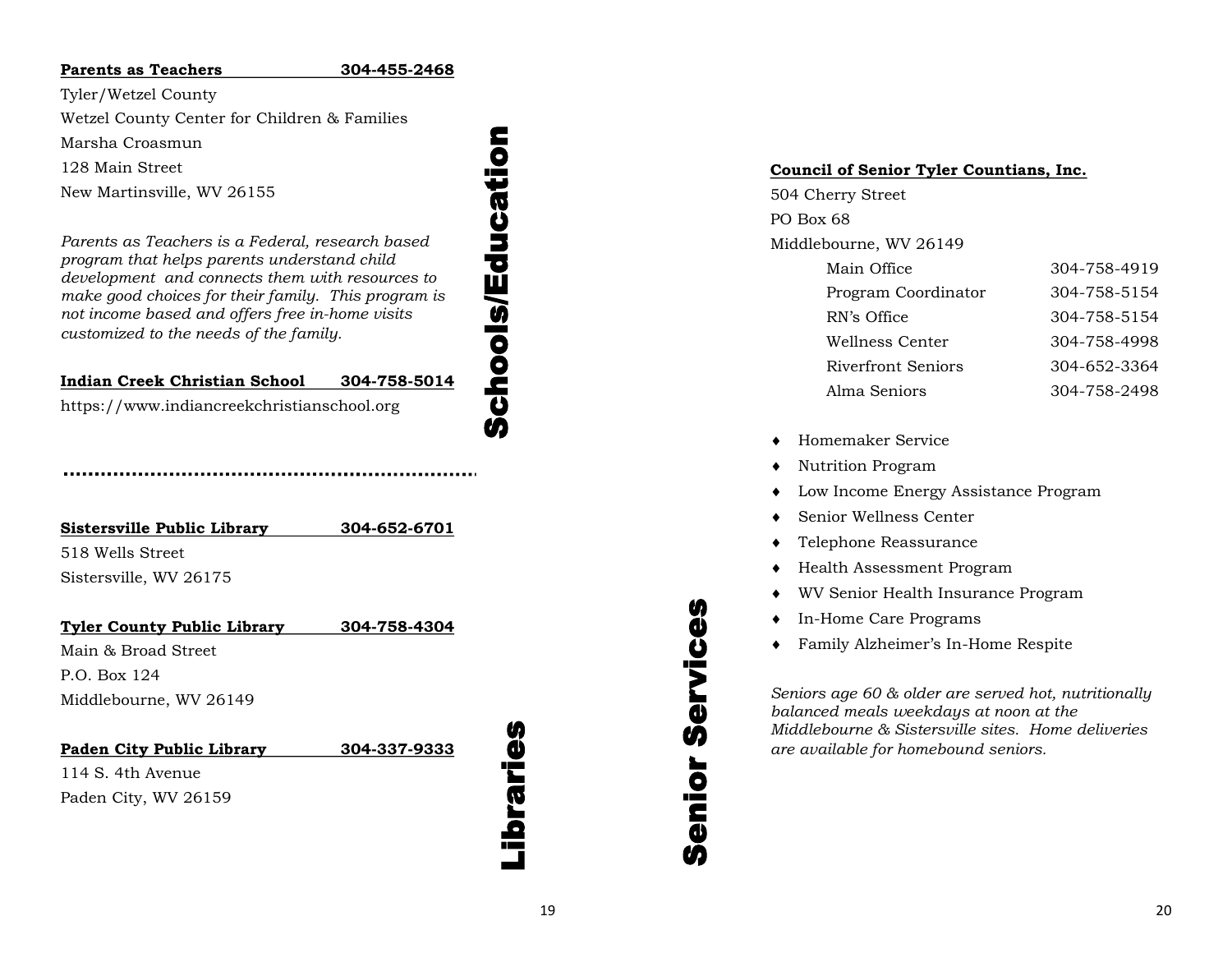## **Blue Prints**

WWW.MYBLUEPRINTS.ORG 877-814-0788

*Blueprints serves as the catalyst to mobilize the resources of the entire community to enable families and individuals in our service area to attain the skills, knowledge, motivations and opportunities to become self-sufficient.* 

## **Supportive Services for Veteran Families**

Kaitlyn Roberts 304-374-9390

Outreach Specialist serving Wetzel, Tyler, Doddridge, Ritchie & Pleasants counties.

*Will provide eligible families with outreach, case management and assistance obtaining VA and other benefits.*

## Victim/Legal Services Services **Victim/Legal**

| Family Court                     | 304-455-0903   |
|----------------------------------|----------------|
| Child Protective Svc             | 304-455-0920   |
| Legal Aid of WV                  | 304-232-1260   |
| Public Defender                  | 304-843-4074   |
| <b>WV Domestic Violence Svcs</b> | 1-877-574-7066 |
| Sexual Assault Help Center       | 304-234-1783   |
| Abuse & Neglect Hotline          | 1-800-352-6513 |

## **WV Legal Service Plan 304-232-1260**

*Legal representation of income eligible clients in civil cases, including domestic violence, divorce, custody, welfare, unemployment benefits, Medicaid, SSI, landlord/tenant disputes, public housing & consumer debt defenses.*

## **Tyler County Victim Services 304-758-0869**

225 1/2 Main Street PO Box 125 Middlebourne, WV 26149

Victim/Legal Services

**Victim/Legal** 

ŋ

ervice

Ŵ

*Provides information about protective orders & assistance in preparing petitions, safety plans and providing transportation to an emergency shelter. Accompaniment to court proceedings, emotional support, crisis counseling, referral to supportive social services and acts as a liaison to help communicate with all individuals involved in a case.*

**National Youth Advocate Program 1-877-692-7226**

**Youth Services System, Inc. 304-233-9627**

## **Dept. of Veteran's Assistance 304-238-1085**

*Assists veterans & families with claims, pensions and compensation.*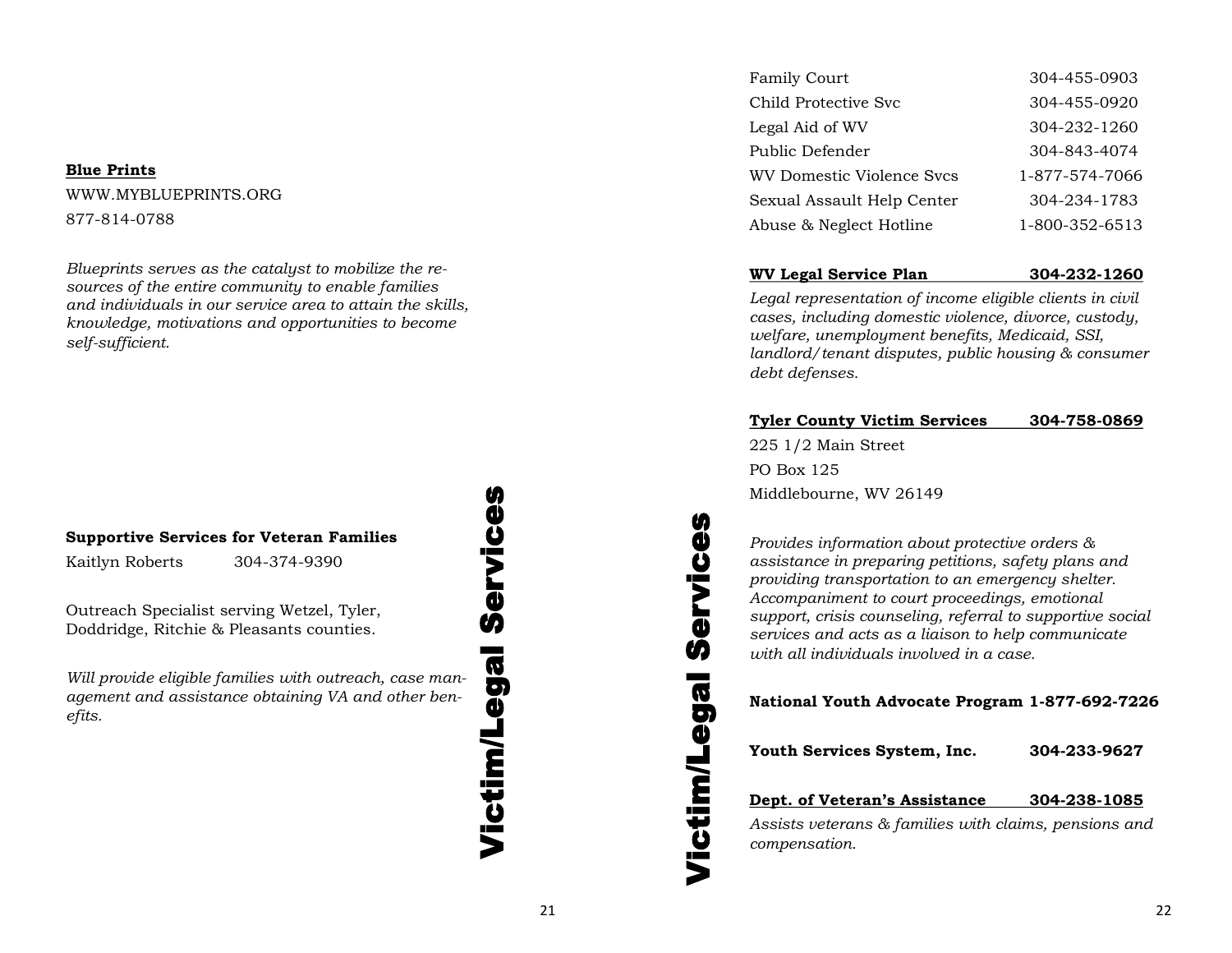## **Lighthouse Child Advocacy Ctr 304-337-2120**

102 W. Main Street Paden City, WV 26159

*The Lighthouse meets the needs of children & families in the community by providing a community-based, child-focused center that facilitates a compassionate, multidisciplinary approach to the prevention, identification, investigation, prosecution and treatment of child abuse.*

## **CASA for Children 304-233-0333**

Susan J. Harrison, Executive Director 258 Jefferson Ave. Moundsville, WV 26041

*CASA for Children trains community members to become Court Appointed Special Advocates who will speak up for the best interest of abused and neglected children in Tyler County* 

## **Genesis Youth Family Services**

304-844-3874 304-213-3374 *Wraparound Services Foster Care and Adoption*

*National Youth Advocate Program*

WWW.NYAP.ORG 800-836-9894

Victim/Legal Services Service Victim/Legal

## **Westbrook Health Services**

*Serving Calhoun, Jackson, Pleasants, Ritchie, Roane, Tyler, Wirt, and Wood Counties*

Main Number: (304) 485-1721

## **Crisis Line: (304) 485-1725 or (800) 579-5844**

## **Mental Illness National Alliance on Mental Illness**

1-800-950-NAMI (800-950- 6264) (available 10 a.m. to 6 p.m., ET, weekdays) www.nami.org

*Help for: Individuals, families, professionals* 

## **National Suicide Prevention Lifeline**

**1-800-273-TALK (8255)** 

www.suicidepreventionlifeline.org

## **Wellspring Family Services 304-455-3035**

761 3rd Street

Mental Health Services

Health

Mental

ŋ

Service

New Martinsville, WV 26155

*Outpatient counseling, trauma-focused treatment & behavior management services.* 

*Accepts most private insurance & WV Medicaid.*

**Does not accept Medicare!**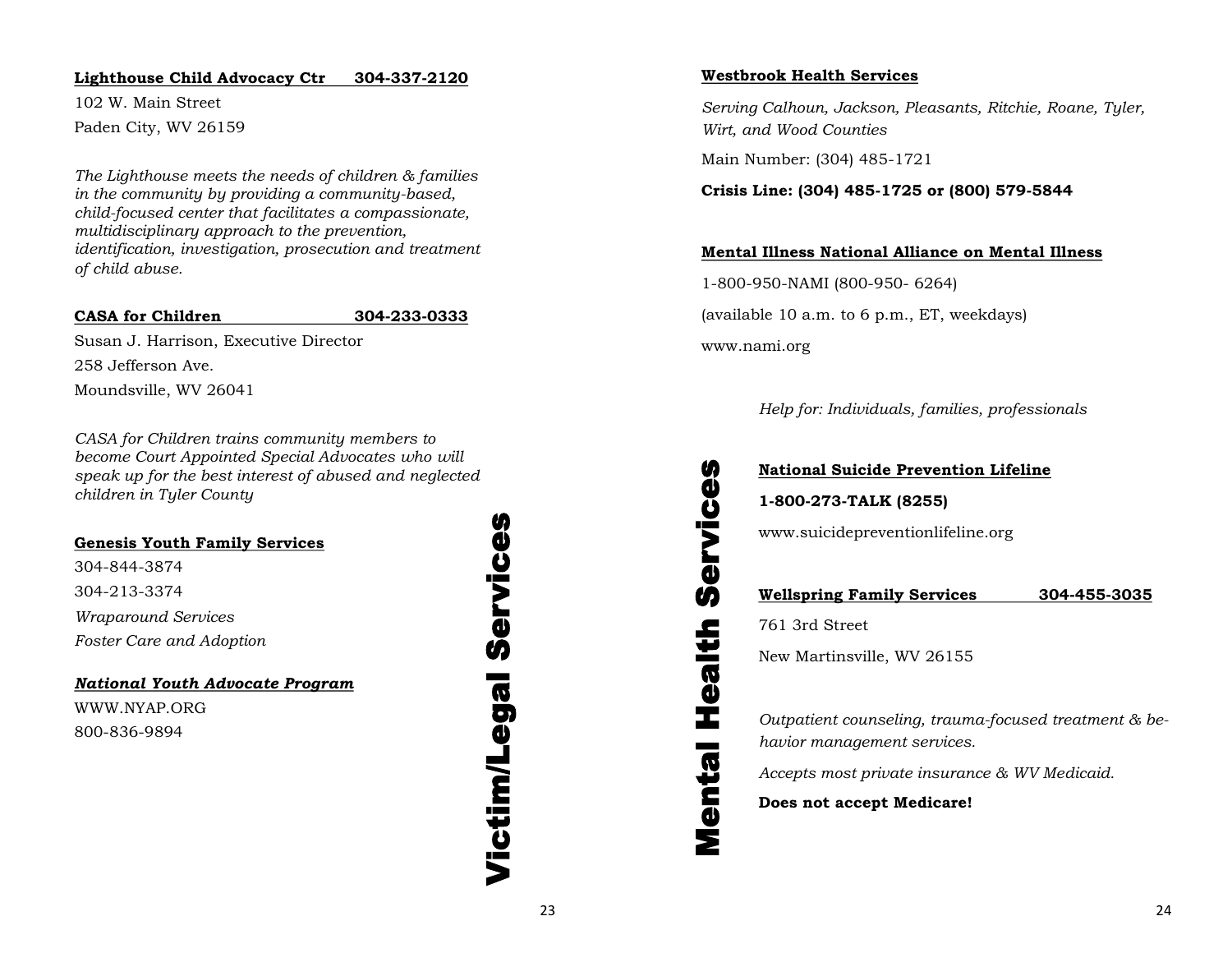## **UniCare**

## **1 -800 -449 -8466**

https://www.unicare.com/medicaid

*UniCare members may be eligible to receive free services and extra benefits like dental hygiene kits, portable cribs, glucometers, gym vouchers and more.*

## **The Health Plan**

## **1 -888 -613 -8385**

https://www.healthplan.org 1110 Main Street Wheeling, WV 26003

*Pregnancy care, children's dental, well -child exams and so much more.*

## **Aetna Better Health of WV 1 -888 -348 -2922**

500 Virginia Street, East Suite 400 Charleston, WV 25301

**CHANGE, Inc. 304**

**-845 -7726**

700 First Street Moundsville, WV 26041

CHANGE, Inc. is a non -profit community action & health agency serving the economically disadvantaged. Some of the services offered are:

- Family & Women's health
- Behavioral Health
- Weatherization Assistance

Medicaid Assistance Assistance Medicaid

## **Alma**

Muddy Creek Church of Christ 1009 Frew Circle Alma, WV 26320 740 -483 -1905

Ripley Chapel United Methodist Country Rd 58 & State Hwy 1 Alma, WV 26320 304 -758 -2387

Victory United Methodist Indian Creek Road Alma, WV 26320 304 -758 -2387

## **Friendly**

Friendly United Methodist 8002 Energy Hwy Friendly, WV 26146 304 -684 -2353

Ripley Chapel United Methodist 78 Cardinal Drive Friendly, WV 26146 304 -758 -2387

## **Middlebourne**

Churches

Churches

Archer's Chapel United Methodist Archer's Chapel Road Middlebourne, WV 26149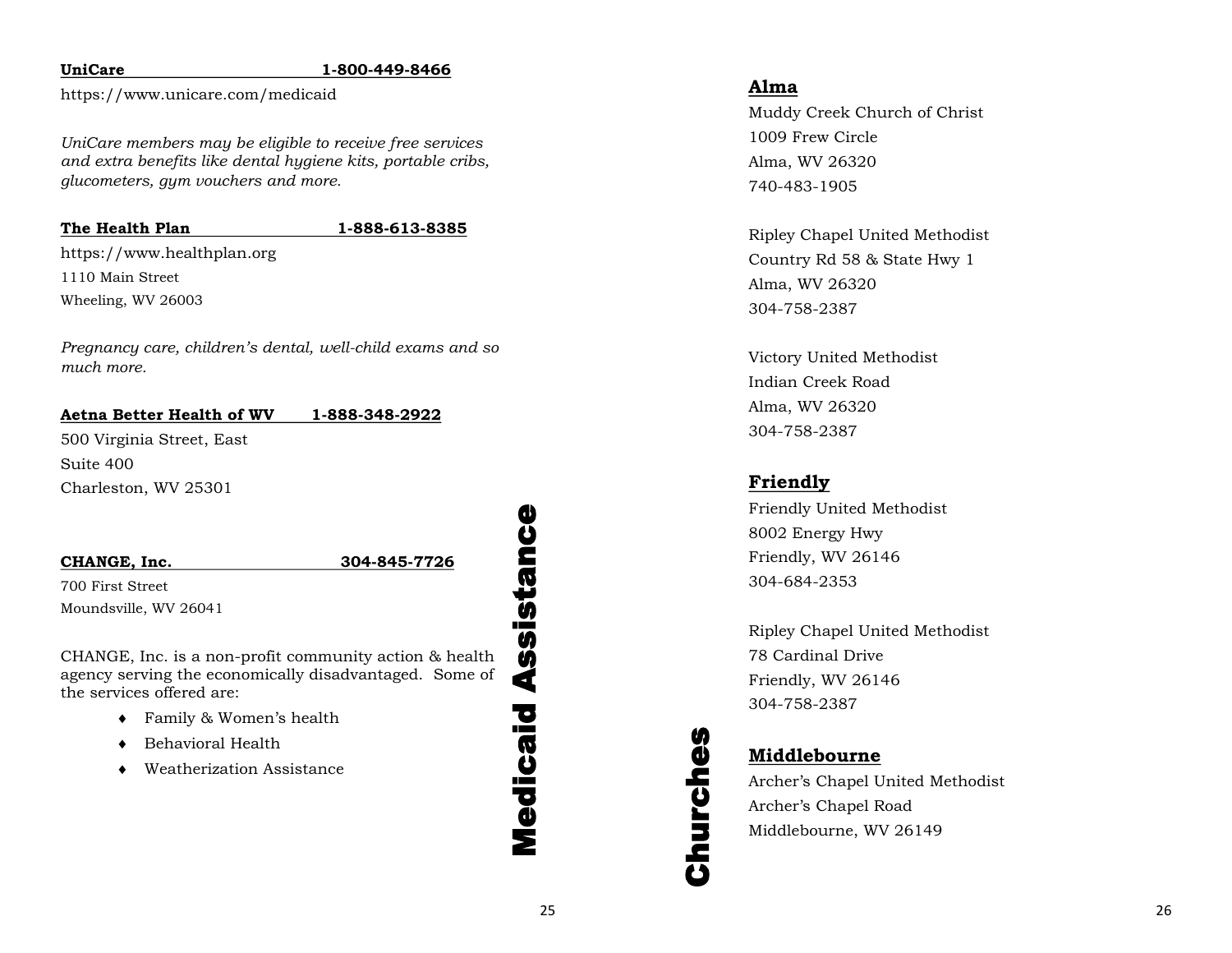## **Middlebourne** *(continued)*

Elk Fork Church of Christ 2155 Elk Fork Road Middlebourne, WV 26149 304 -758 -4463

Hope Fellowship Church 2701 Sellers Run Road Middlebourne, WV 26149 304 -758 -0777

Indian Creek Southern Baptist Church 470 Indian Creek Road Alma, WV 26320 304 -758 -5014

Middlebourne Baptist Church 208 Fair Street Middlebourne, WV 26149 304 -758 -4222

Middlebourne Church of Church 111 Fair Ave. Middlebourne, WV 26149 304 -758 -4629

Middlebourne United Methodist 308 East Street Middlebourne, WV 26149 304 -758 -4746

## **Churches** Churches

## **Middlebourne** *(continued)*

Tyler City Pentecostal Church of God S. State Rt. 18 Middlebourne, WV 26149 304 -758 -4031

United Christian Fellowship 675 Gorrels Run Road Middlebourne, WV 26149 304 -758 -2515

## **Paden City**

Paden City Christian Church 105 E. Main Street Paden City, WV 26159 304 -337 -8650

Church of Christ N. 4th & Witchey Paden City, WV 26159 304 -337 -2772

Jehovah's Witnesses Kingdom Hall 900 S. 4th Avenue Paden City, WV 26159 304 -337 -8681

First Baptist Church 600 S. 4th Avenue Paden City, WV 26159 304 -337 -9320

Churches

Churches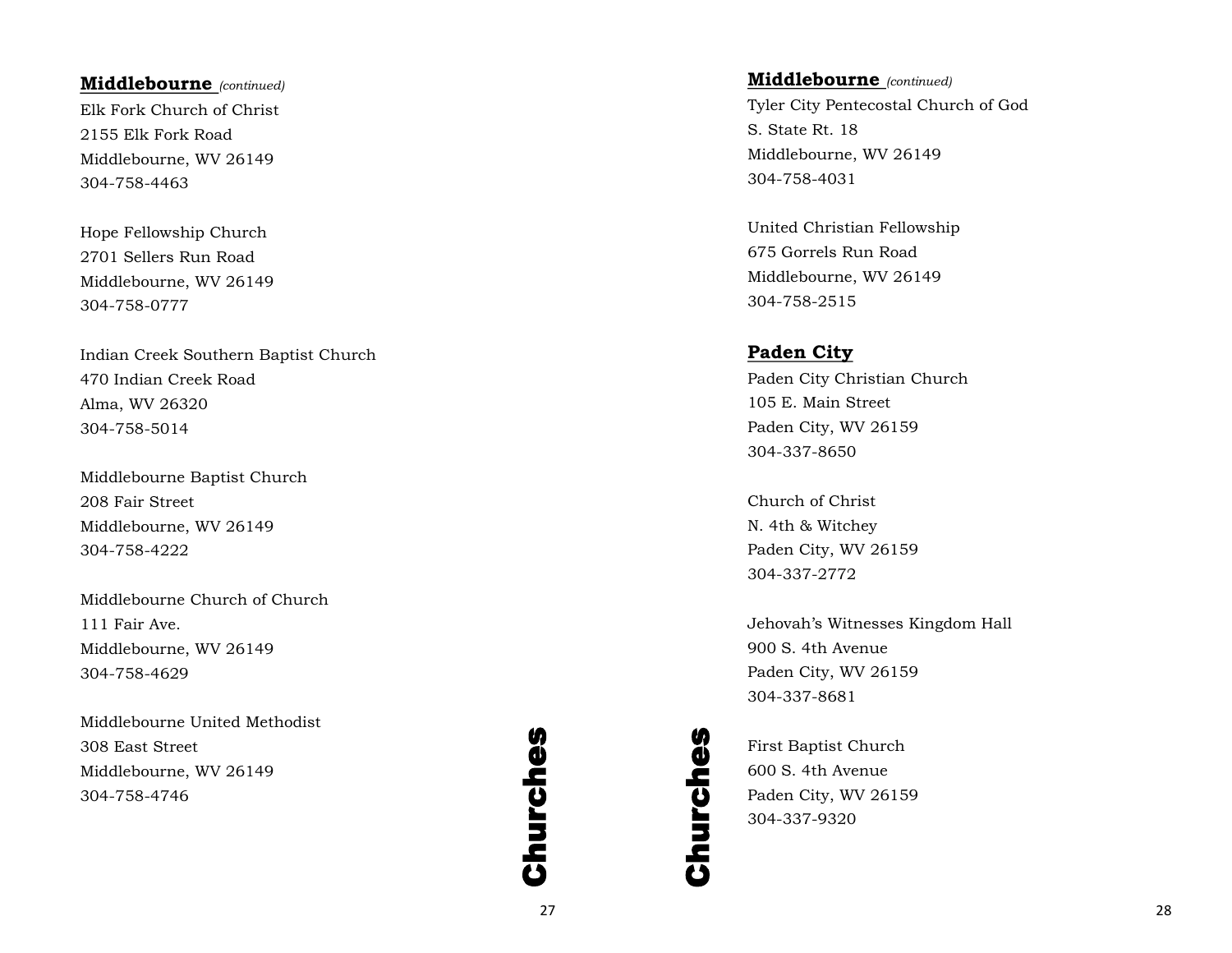**Paden City** *(continued)* Mater Dolorosa Catholic Church 302 E. Main Street Paden City, WV 26159 304 -337 -9837

Paden City Church of the Nazarene 104 South 5th Avenue Paden City, WV 26159 304 -337 -2368

Paden City Wesleyan Church 420 North 4th Avenue Paden City, WV 26159 304 -771 -8201

St. Paul United Methodist 130 S. 4th Avenue Paden City, WV 26159 304 -337 -9145

## **Sistersville**

Calvary Apostolic Rt. 18 & Rt. 180 Sistersville, WV 26175 304 -652 -1828

Church of Christ 219 Oxford Street Sistersville, WV 26175 304 -652 -1391

## Churches Churches

**Sistersville** *(continued)*

First Baptist Church 506 Wells Street Sistersville, WV 26175 304 -652 -2443

First Presbyterian Church 801 Chelsea Street Sistersville, WV 26175 304 -652 -2634

Holy Rosary Catholic Church 519 Main Street Sistersville, WV 26175 304 -652 -6381

Lost Sheep Ministries 60 Riverview Lane Sistersville, WV 26175 304 -815 -2320

Pursley Church of Christ 55 Next Road Sistersville, WV 26175 304 -652 -1194

St. Paul's Episcopal Church 313 North Wells Street Sistersville, WV 26175 304 -652 -1801

Churches

Churches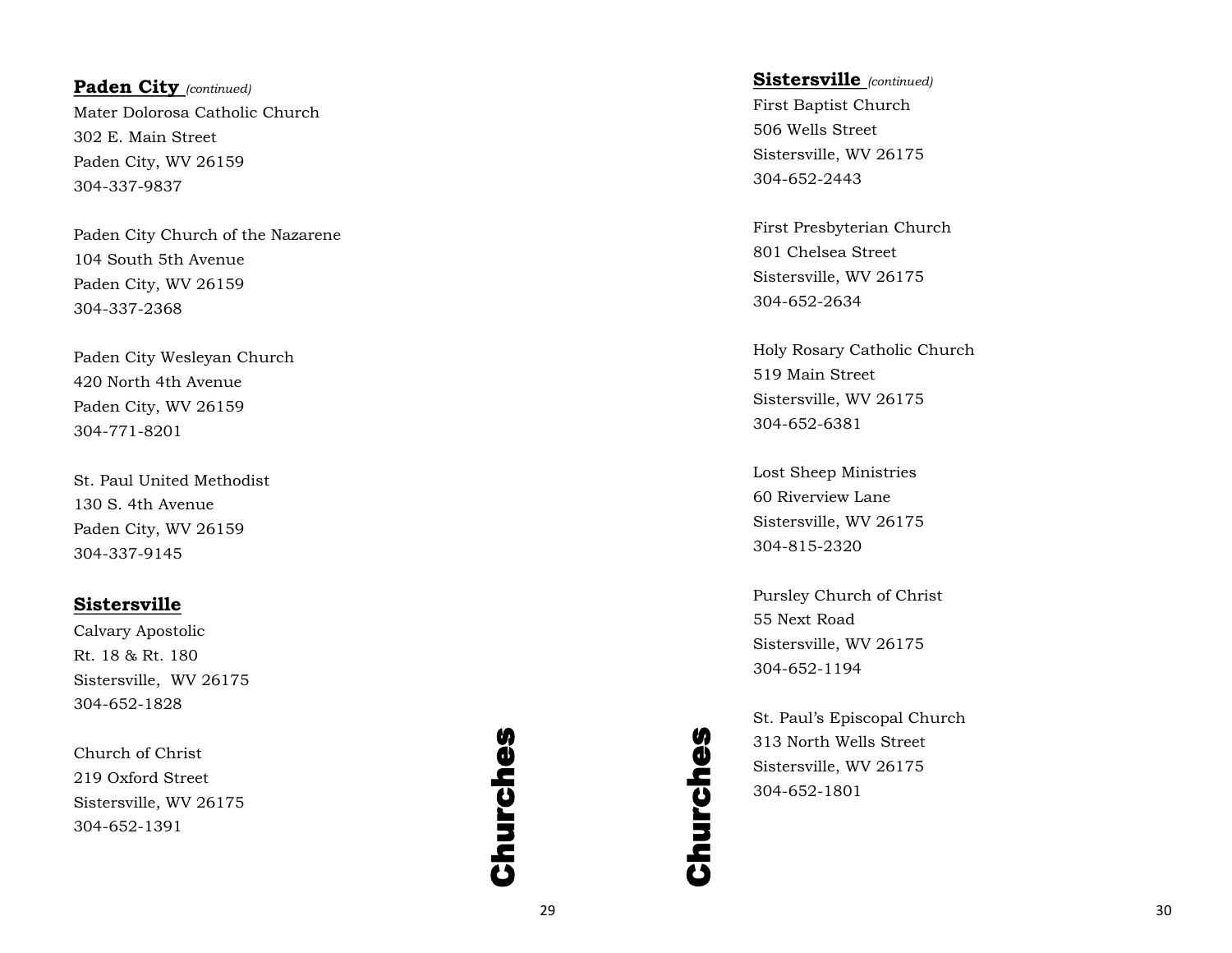## **Sistersville** *(continued)*

Sistersville First United Methodist Church 610 Main Street Sistersville, WV 26175 304-652-2794

Churches Churches

| <b>Alvy Community Center</b> | 304-889-2741 |
|------------------------------|--------------|
| c/o Fred Glover              |              |

**American Legion Post #67 304-652-1534** 515 N. Wells Street

Sistersville, WV 26175

| 304-652-4531 |
|--------------|
|              |
|              |
|              |
|              |
| 304-337-9495 |
|              |
|              |
|              |
| 304-758-4374 |
|              |
|              |

Tyler County Chapter

**Middlebourne Book Club 304-758-4304**

Tyler County Public Library

## Clubs & Organizations **Organizations** œ **Clubs**

## **Tyler County 4-H Clubs**

| Alma Rocketeers                 | 304-758-2006 |
|---------------------------------|--------------|
| Farmtastic 4-H'ers              | 681-622-9460 |
| Knight Riders                   | 304-758-4691 |
| Middle Island Farmers & Friends | 304-771-0029 |
| Sistersville Nature Seekers     | 304-266-0017 |

## **Relatives as Parents Program 304-562-0723**

https://www.missionwv.org/rapp

The WV Relatives as Parents Program (WV RAPP) is sponsored by Mission WV, the WV Bureau of Senior Services, and the Brookdale Foundation

WVRAPP provides information and non-financial assistance such as:

- Training for relative caregivers & professionals
- ◆ Facebook support group
- Educational resource development
- Community networking, organization and advocacy

## **Tyler County Shrine Club 304-652-2566**

Old State Route 18 Sistersville, WV 26175

Clubs & Organizations

ø

**Clubs** 

**Organizations** 

| <b>VFW Post #6327</b>  | 304-652-9992 |
|------------------------|--------------|
| 504 Diamond Street     |              |
| Sistersville, WV 26175 |              |
|                        |              |
| Valley Grange #519     | 304-758-2541 |

c/o Stanley Seckman Route 18 Alma, WV 26320